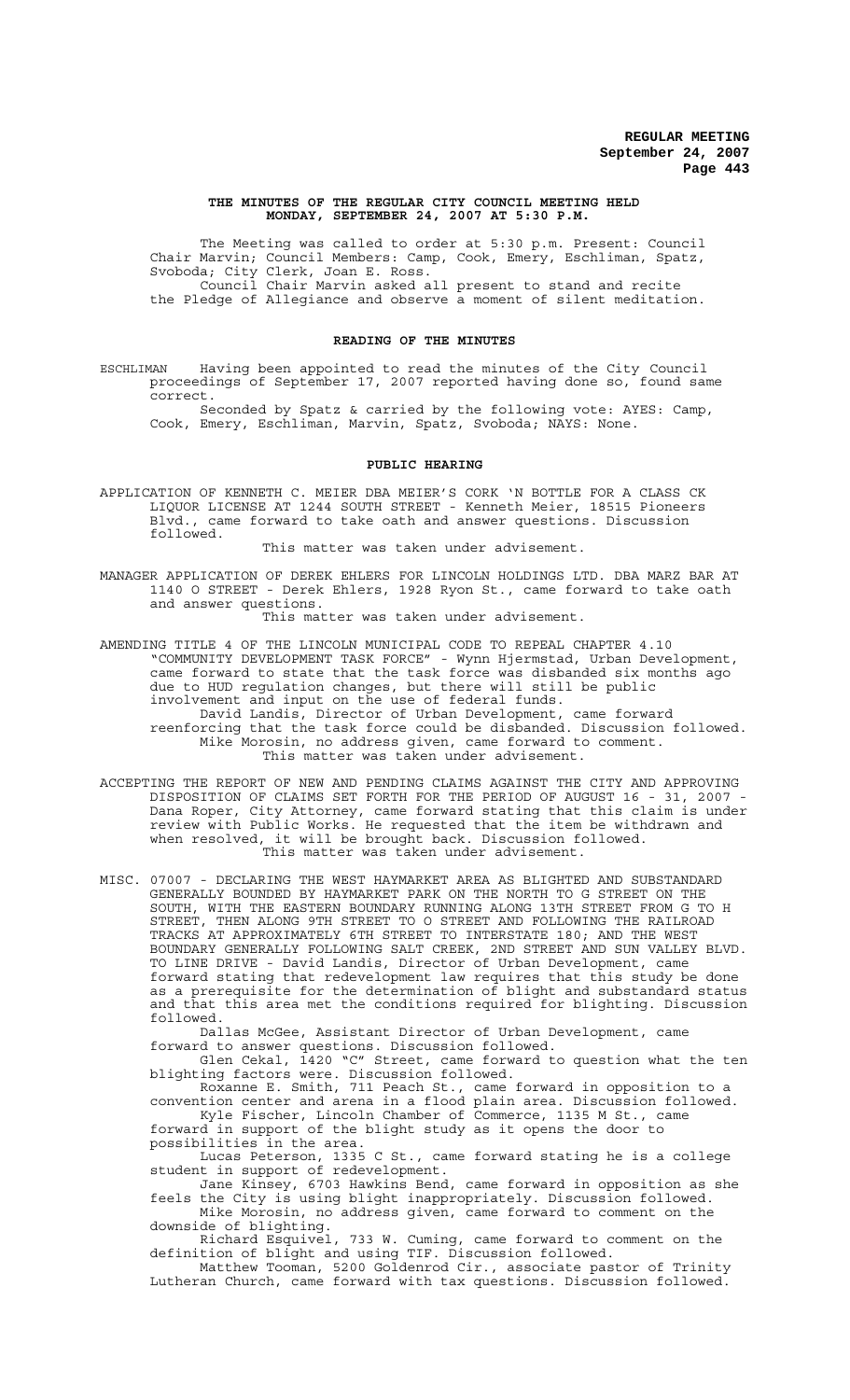> Mr. McGee came forward to answer questions. Discussion followed. Julie Post, Poykko-Post and Caruso, 1736 Otoe St., Study Consultant, came forward to answer questions. Discussion followed. Jim Caruso, Poykko-Post and Caruso, 1736 Otoe St., Study Consultant, came forward to answer questions. Discussion followed. This matter was taken under advisement.

- APPROVING A COOPERATIVE AGREEMENT BETWEEN THE NEBRASKA DEPARTMENT OF ENVIRONMENTAL QUALITY (NDEQ) AND THE CITY OF LINCOLN REGARDING STATE OF NEBRASKA GRANT FUNDING FROM THE STORMWATER MANAGEMENT PLAN PROGRAM - Nicole Fleck-Tooze, Public Works & Utilities, came forward to request that this item be placed on pending, no date certain. This matter was taken under advisement.
- AUTHORIZING AND SUPPORTING THE PARKS & RECREATION DEPARTMENT'S SUBMITTAL OF A GRANT APPLICATION TO THE STATE GAME & PARKS COMMISSION FOR A RECREATIONAL TRAIL PROGRAM GRANT TO FUND THE RENOVATION OF THE BOOSALIS TRAIL ALONG HIGHWAY 2 FROM 20TH STREET TO 27TH STREET - Terry Genrich, Parks & Recreation Natural Resources Manager, came forward to answer questions.

This matter was taken under advisement.

APPROVING THE APPOINTMENT OF ROBERT R. MOLINE TO THE LINCOLN-LANCASTER COUNTY PLANNING COMMISSION FOR A SIX-YEAR TERM EXPIRING AUGUST 31, 2013. (8/20/07 - P.H. W/ACTION CON'T. TO 9/24/07) - Robert R. Moline, 7423 SW  $70^{th}$  St., Denton, came forward to introduce himself and answer questions. Discussion followed.

This matter was taken under advisement.

APPROVING THE APPOINTMENT OF WENDY J. FRANCIS TO THE LINCOLN-LANCASTER COUNTY PLANNING COMMISSION FOR A SIX-YEAR TERM EXPIRING AUGUST 31, 2013. (8/20/07 - P.H. W/ACTION CON'T. TO 9/24/07) - Wendy J. Francis, 3818 S.  $16^{th}$  St., came forward to introduce herself and answer questions. Discussion followed. This matter was taken under advisement.

APPROVING THE APPOINTMENT OF LEIRION GAYLOR BAIRD TO THE LINCOLN-LANCASTER COUNTY PLANNING COMMISSION FOR A SIX-YEAR TERM EXPIRING SEPTEMBER 18, 2013. (8/20/07 - P.H. W/ACTION CON'T. TO 9/24/07) - Leirion Gaylor Baird, 1932 S. 24<sup>th</sup> St., came forward to introduce herself and answer questions. Discussion followed.

This matter was taken under advisement.

**\*\* END OF PUBLIC HEARING \*\***

### **COUNCIL ACTION**

#### **LIQUOR RESOLUTIONS**

APPLICATION OF KENNETH C. MEIER DBA MEIER'S CORK 'N BOTTLE FOR A CLASS CK LIQUOR LICENSE AT 1244 SOUTH STREET - CLERK read the following

resolution, introduced by Jon Camp, who moved its adoption for approval: A-84540 BE IT RESOLVED by the City Council of the City of Lincoln, Nebraska:

That after hearing duly had as required by law, consideration of the facts of this application, the Nebraska Liquor Control Act, and the pertinent City ordinances, the City Council recommends that the application of Kenneth C. Meier dba Meier's Cork 'N Bottle for a Class "CK" liquor license at 1244 South Street, Lincoln, Nebraska, for the license period ending October 31, 2007, be approved with the condition that the premise complies in every respect with all city and state regulations. The City Clerk is directed to transmit a copy of this resolution to the Nebraska Liquor Control Commission. Introduced by Jon Camp

Seconded by Svoboda & carried by the following vote: AYES: Camp, Cook, Emery, Eschliman, Marvin, Spatz, Svoboda; NAYS: None.

APPLICATION OF 55 DEGREES, INC. DBA BREAD & CUP FOR THE ADDITION OF A CATERING LICENSE TO THEIR CLASS I LIQUOR LICENSE AT 440 N. 8TH STREET - CLERK read the following resolution, introduced by Jon Camp, who moved its adoption for approval:<br><u>A-84541</u> BE IT RESOLVED b

BE IT RESOLVED by the City Council of the City of Lincoln, Nebraska:

That after hearing duly had as required by law, consideration of the facts of this application, the Nebraska Liquor Control Act, and the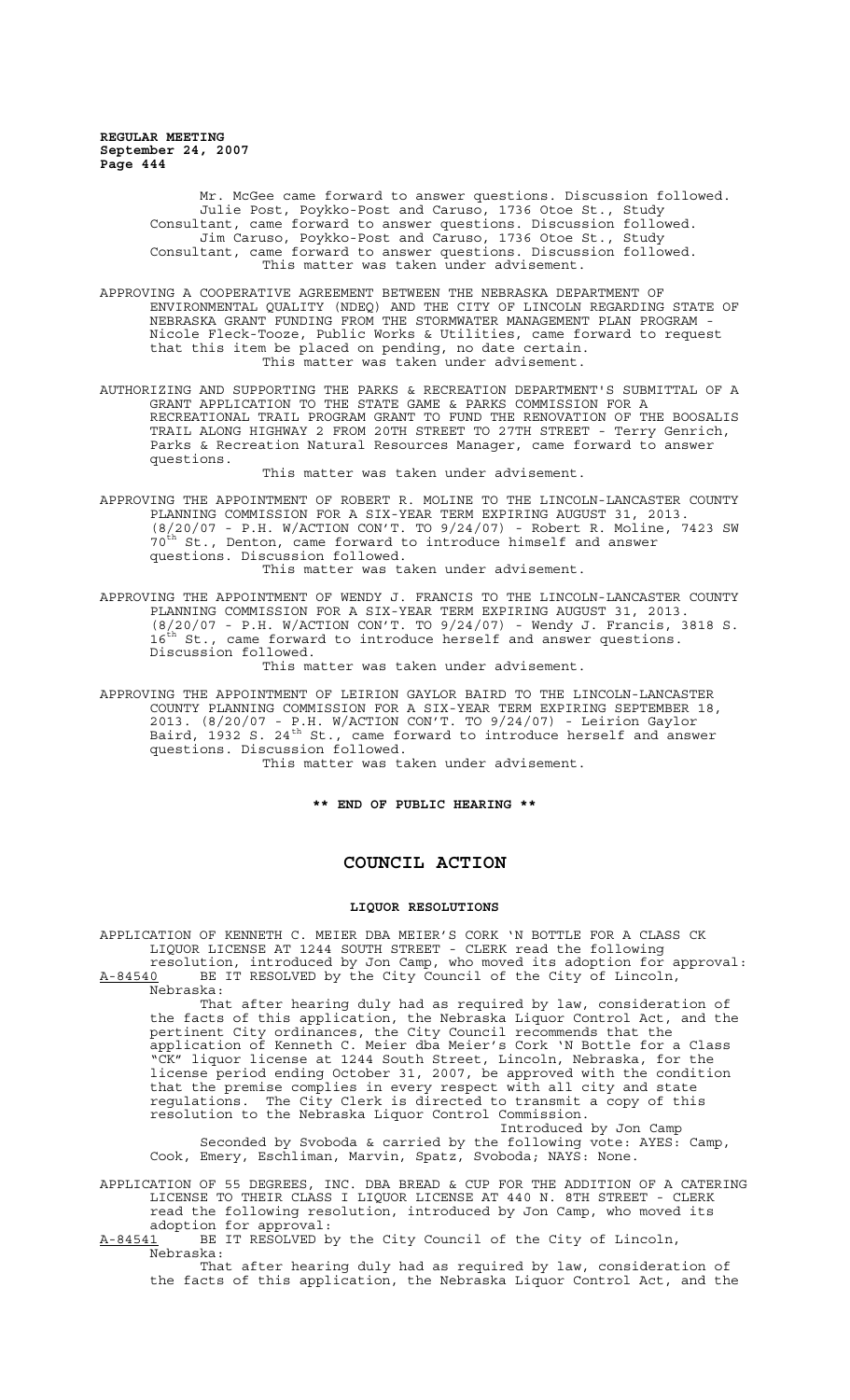pertinent City ordinance, the City Council recommends that the application of 55 Degrees, Inc. dba Bread & Cup for the issuance of a Catering Permit to the existing liquor license, located at 440 N. 8th Street, Lincoln, Nebraska, be approved with the condition that the premise complies in every respect with all city and state regulations. BE IT FURTHER RESOLVED that a copy of this resolution be

transmitted by the City Clerk to the Nebraska Liquor Control Commission. Introduced by Jon Camp Seconded by Svoboda & carried by the following vote: AYES: Camp, Cook, Emery, Eschliman, Marvin, Spatz, Svoboda; NAYS: None.

MANAGER APPLICATION OF DEREK EHLERS FOR LINCOLN HOLDINGS LTD. DBA MARZ BAR AT 1140 O STREET - CLERK read the following resolution, introduced by Jon

Camp, who moved its adoption for approval:

A-84542 WHEREAS, Lincoln Holdings Ltd. dba Marz Bar located at 1140 O Street, Lincoln, Nebraska has been approved for a Retail Class "C" liquor license, and now requests that Derek Ehlers be named manager; WHEREAS, Derek Ehlers appears to be a fit and proper person to

manage said business. NOW, THEREFORE, BE IT RESOLVED by the City Council of the City of Lincoln, Nebraska:

That after hearing duly had as required by law, consideration of the facts of this application, the Nebraska Liquor Control Act, and the pertinent City ordinances, the City Council recommends that Derek Ehlers be approved as manager of this business for said licensee. The City Clerk is directed to transmit a copy of this resolution to the Nebraska Liquor Control Commission.

Introduced by Jon Camp Seconded by Svoboda & carried by the following vote: AYES: Camp, Cook, Emery, Eschliman, Marvin, Spatz, Svoboda; NAYS: None.

# **ORDINANCES - 2ND READING & RELATED RESOLUTIONS (as required)**

- AMENDING TITLE 4 OF THE LINCOLN MUNICIPAL CODE TO REPEAL CHAPTER 4.10 "COMMUNITY DEVELOPMENT TASK FORCE" - CLERK read an ordinance, introduced by Robin Eschliman, amending Title 4 of the Lincoln Municipal Code relating to Board and Commission by repealing Chapter 4.10 entitled "Community Development Task Force" in its entirety by repealing Sections 4.10.010, 4.10.020, 4.10.030, and 40.10.040, the second time.
- APPROVING AN AGREEMENT BETWEEN THE CITY AND THE ASIAN COMMUNITY & CULTURAL CENTER FOR THE LEASE OF SPACE BY THE LINCOLN AREA AGENCY ON AGING FOR ITS ACTIVAGE CENTER PROGRAM AT 2615 O STREET FOR A PERIOD OF OCTOBER 1, 2007 THROUGH AUGUST 31, 2008 - CLERK read an ordinance, introduced by Robin Eschliman, accepting and approving a Lease Agreement between the City of Lincoln and Asian Community and Cultural Center for the lease of office space by the Lincoln Area Agency on Aging for its ActivAge Center program at 2615 O Street, Lincoln, NE for a term beginning October 1, 2007 through August 31, 2008, the second time.

#### **PUBLIC HEARING RESOLUTIONS**

- ACCEPTING THE REPORT OF NEW AND PENDING CLAIMS AGAINST THE CITY AND APPROVING DISPOSITION OF CLAIMS SET FORTH FOR THE PERIOD OF AUGUST 16 - 31, 2007. (CLAIM OF FRED & DEB MATULKA HELD OVER FOR P.H. & ACTION 9/24/07) - PRIOR to reading:
- COOK Moved to withdraw Bill No. 07R-179C.

Seconded by Svoboda & carried by the following vote: AYES: Camp, Cook, Emery, Eschliman, Marvin, Spatz, Svoboda; NAYS: None.

- The resolution, having been **WITHDRAWN**, was assigned the File **#38-4558** & was placed on file in the Office of the City Clerk.
- MISC. 07007 DECLARING THE WEST HAYMARKET AREA AS BLIGHTED AND SUBSTANDARD GENERALLY BOUNDED BY HAYMARKET PARK ON THE NORTH TO G STREET ON THE SOUTH, WITH THE EASTERN BOUNDARY RUNNING ALONG 13TH STREET FROM G TO H STREET, THEN ALONG 9TH STREET TO O STREET AND FOLLOWING THE RAILROAD TRACKS AT APPROXIMATELY 6TH STREET TO INTERSTATE 180; AND THE WEST BOUNDARY GENERALLY FOLLOWING SALT CREEK, 2ND STREET AND SUN VALLEY BLVD. TO LINE DRIVE - CLERK read the following resolution, introduced by Robin Eschliman, who moved its adoption:<br>A-84543 WHEREAS, it is desirable and
- WHEREAS, it is desirable and in the public interest that the City of Lincoln, Nebraska, a municipal corporation and a city of the primary class, undertake and carry out urban redevelopment projects in areas of the City which are determined to be substandard and blighted and in need of redevelopment; and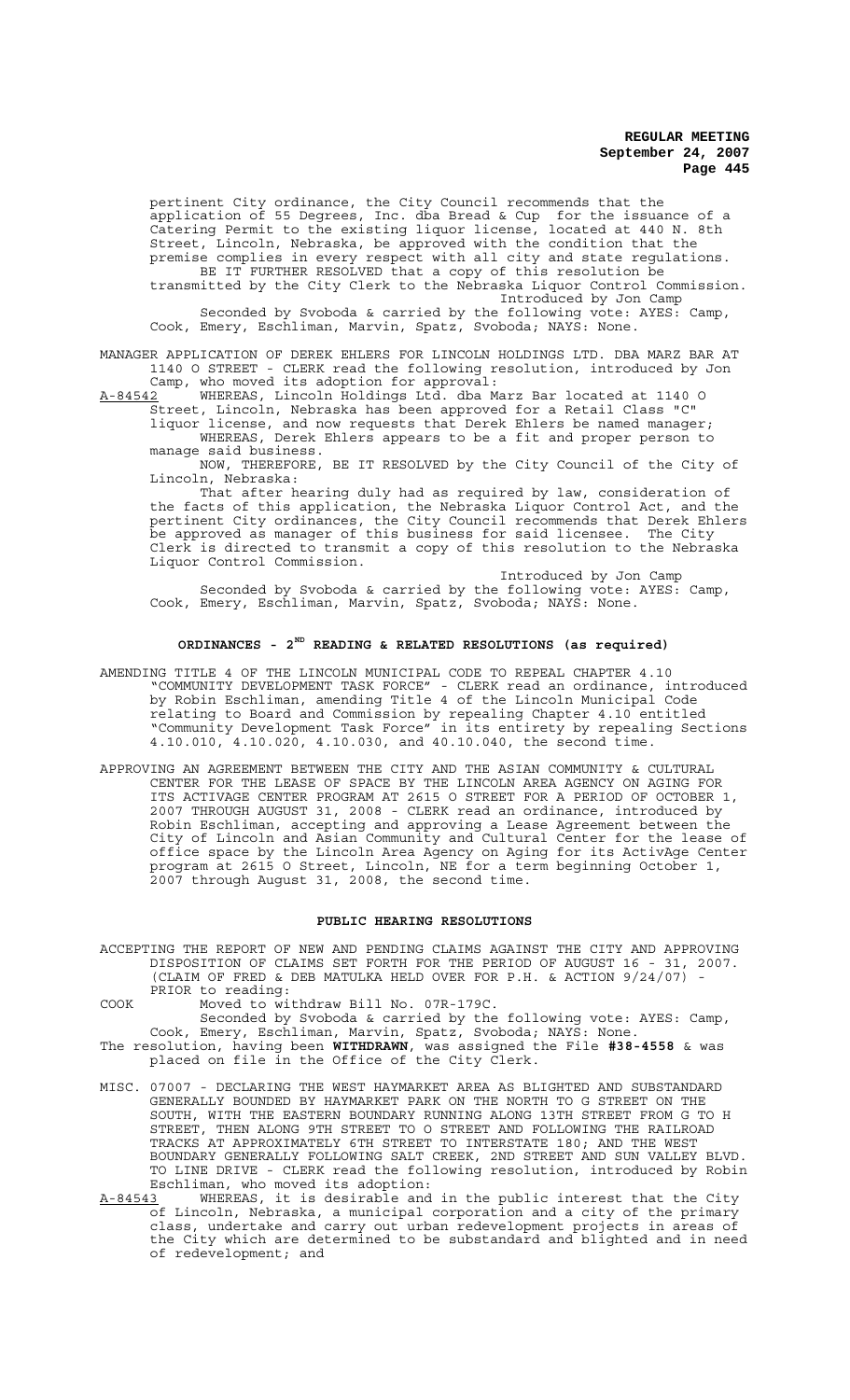> WHEREAS, Chapter 18, Article 21, Nebraska Reissue Revised Statutes of 1943, as amended, known as the Community Development Law, is the urban renewal and redevelopment law for the State of Nebraska and prescribes the requirements and procedures for the planning and implementation of urban redevelopment projects; and

> WHEREAS, the City in accordance with its Home Rule Charter and the laws of the State of Nebraska applicable to cities of the primary class has duly prepared and approved a general plan for the development of the City known as its Comprehensive Plan, all as required by Section 18- 2110, R.R.S. 1943; and

> WHEREAS, this Council has received and duly considered evidence relating to the present condition of the West Haymarket Area, as shown and described on Attachment "A" (entitled West Haymarket Area Blight and Substandard Study); and

WHEREAS, this Council has received and duly considered other evidence, including evidence relating to the scope and limitations of the nearby redevelopment plans in the area, and the inability of the other plans to effectively remedy the substandard and blighted conditions;

WHEREAS, Article 8, Section 12 of the Constitution of the State of Nebraska requires that said area must be found to be both substandard and blighted in order for tax increment financing to be used in said area; and

WHEREAS, Section 18-2109, R.R.S. 1943, as amended, requires that prior to the preparation by the City of an urban redevelopment plan for a redevelopment project for the West Haymarket Area, this Council as governing body of the City, by resolution, after review and recommendation from the Lincoln City Lancaster County Planning Commission, find and determine that said area is both a substandard and blighted area as defined in said Community Development Law, and in need of redevelopment; and

WHEREAS, on August 17, 2007, notice of public hearing was mailed, postage prepaid, to the president or chairperson of the governing body of each county, school district, community college, educational service unit, and natural resource district in which the real property subject to such plan is located and whose property tax receipts would be directly affected and to all registered neighborhood associations located in whole or in part within one mile radius of the area to be redeveloped setting forth the time, date, place, and purpose, of the public hearing to be held on August 29, 2007, before the Lincoln City - Lancaster County Planning Commission regarding the proposed determination that the West Haymarket Area be declared a blighted and substandard area as defined in the Nebraska Community Development Law, a copy of said notice and list of said registered neighborhood associations having been attached hereto as Attachment "B" and "C" respectively; and

WHEREAS, the Lincoln City-Lancaster County Planning Commission on August 29, 2007 recommended that the West Haymarket Area be found to be both a substandard and blighted area as defined in said Community Development Law and the evidence demonstrates that said West Haymarket Area as shown and described on Attachment "A" constitutes both a substandard and blighted area as defined in said Community Development Law, which area is in need of redevelopment.

WHEREAS, on September 7, 2007 a notice of public hearing was mailed, postage prepaid, to the foregoing governing bodies and registered neighborhood associations setting forth the time, date, place, and purpose of the public hearing before the City Council to be held on September 24, 2007 regarding the proposed determination that the West Haymarket Area be declared a blighted and substandard area as defined in the Nebraska Community Development Law, a copy of said notice having been attached hereto as Attachment "D"; and

WHEREAS, on September 7, 2007 and September 14, 2007 a notice of public hearing was published in the Lincoln Journal Star newspaper, setting forth the time, date, place, and purpose of the public hearing to be held on September 24, 2007 regarding the proposed determination that the West Haymarket Area be declared a blighted and substandard area as defined in the Nebraska Community Development Law, a copy of such notice having been attached hereto and marked as Attachment "E"; and notice having been attached hereto and marked as Attachment "E"; and<br>WHEREAS, on September 24, 2007 in the City Council Chambers of the

County City Building, 555 South 10th Street, Lincoln, Nebraska, the City Council held a public hearing relating to the proposed determination that the West Haymarket Area be declared a blighted and substandard area as defined in the Nebraska Community Development Law and all interested parties were afforded at such public hearing a reasonable opportunity to express their views respecting said proposed plan; and

WHEREAS, the City Council has duly considered all statements made and materials submitted relating to said proposed determination. NOW, THEREFORE, BE IT RESOLVED by the City Council of the City of Lincoln, Nebraska: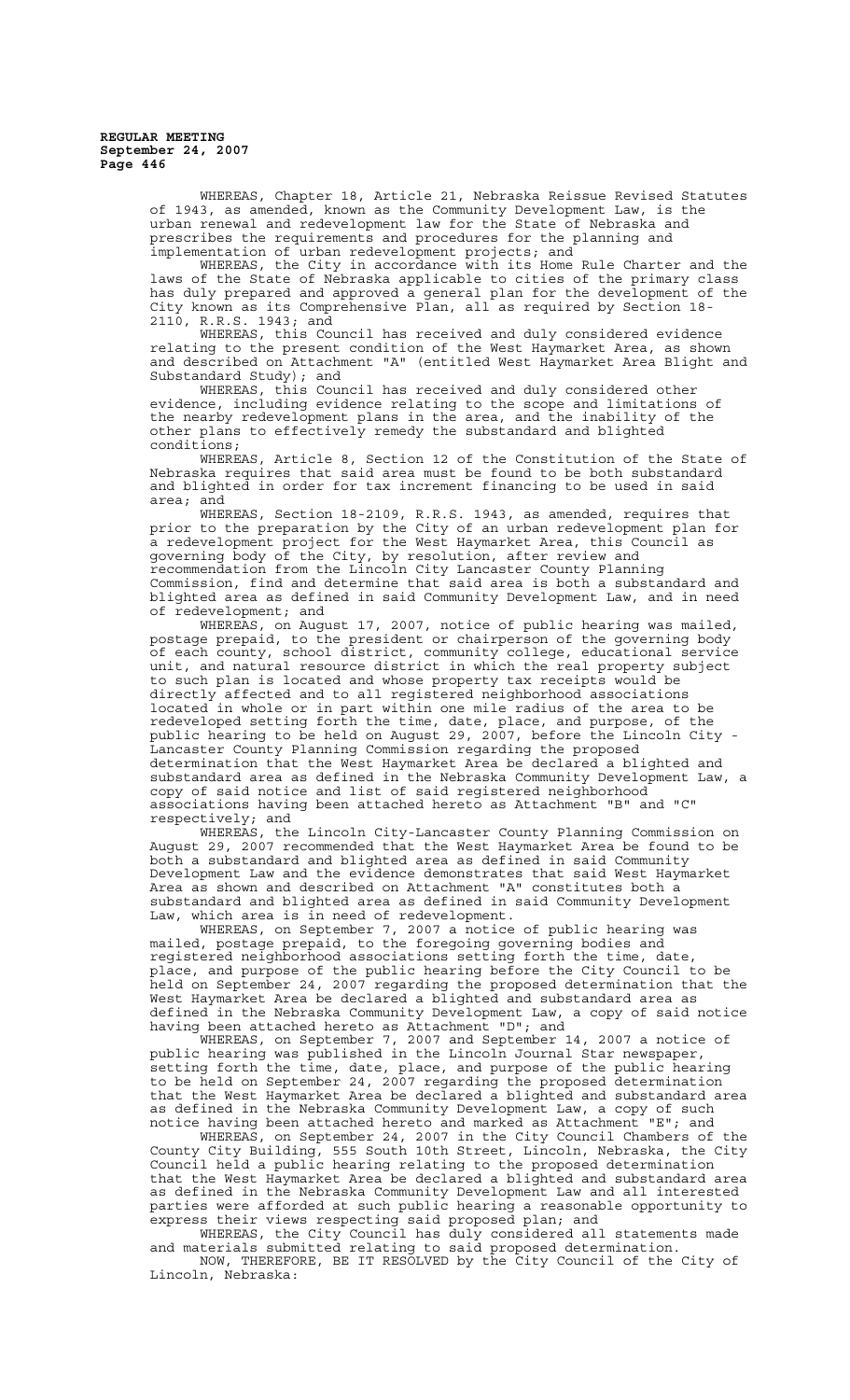1. That it is hereby found and determined that the West Haymarket Area as shown and described on Attachment "A", constitutes both a substandard and blighted area as defined by subsections (10) and (11), respectively, of Section 18-2103, R.R.S. 1943, as amended, and that said area is in need of redevelopment.

2. That it is hereby found and determined that substandard and blighted conditions exist as set forth and discussed in Attachment "A" (entitled West Haymarket Area Blight and Substandard Determination Study) attached hereto and incorporated herein as though fully set forth verbatim.<br>3.

That such substandard and blighted conditions are beyond remedy and control solely by regulatory process and the exercise of police power and cannot be dealt with effectively by the ordinary operations or private enterprise without the aids provided by the Community Development law, specifically including Tax Increment Financing. The elimination of said substandard and blighted conditions under the authority of the Community Development Law is found to be a public purpose and in the public interest.

4. That it is hereby found and determined that said area is an eligible site for urban redevelopment projects under the provision of Chapter 18, Article 21, Nebraska Revised Statutes of 1943, as amended.

BE IT FURTHER RESOLVED that the Department of Urban Development as the duly designated community development agency for the City of Lincoln is hereby authorized and directed to immediately proceed with the preparation of a new redevelopment plan and associated projects for the West Haymarket Area, which plan shall be prepared in accordance with the requirements and procedures of said Chapter 18, Article 21, for ultimate review and consideration by this Council.

Introduced by Robin Eschliman Seconded by Spatz & carried by the following vote: AYES: Camp, Cook, Emery, Eschliman, Marvin, Spatz, Svoboda; NAYS: None.

APPROVING A COOPERATIVE AGREEMENT BETWEEN THE NEBRASKA DEPARTMENT OF ENVIRONMENTAL QUALITY (NDEQ) AND THE CITY OF LINCOLN REGARDING STATE OF NEBRASKA GRANT FUNDING FROM THE STORMWATER MANAGEMENT PLAN PROGRAM. (REQUEST TO PLACE ON PENDING, NO DATE CERTAIN) - PRIOR to reading: CAMP Moved to place Bill No. 07R-185 on pending, no date certain.

- Seconded by Svoboda & carried by the following vote: AYES: Camp, Cook, Emery, Eschliman, Marvin, Spatz, Svoboda; NAYS: None.
- AUTHORIZING AND SUPPORTING THE PARKS & RECREATION DEPARTMENT'S SUBMITTAL OF A GRANT APPLICATION TO THE STATE GAME & PARKS COMMISSION FOR A RECREATIONAL TRAIL PROGRAM GRANT TO FUND THE RENOVATION OF THE BOOSALIS TRAIL ALONG HIGHWAY 2 FROM 20TH STREET TO 27TH STREET - CLERK read the following resolution, introduced by Robin Eschliman, who moved its

adoption:<br>A-84544 WHE  $A-84544$  WHEREAS, the City of Lincoln intends to apply to the State of Nebraska Game and Parks Commission for a Recreational Trail Program grant for financial assistance for the purpose of construction and renovation of the Boosalis Trail along Highway 2 from 20th Street to 27th Street; and

WHEREAS, the total cost of the project will be \$175,000 of which the Great Plains Trails Network will provide \$25,000, and the Recreation Trail Program grant request will be \$140,000, and the City's cost will be \$10,000; and

WHEREAS, the City of Lincoln wishes to express its support for the project and its willingness to commit to the cost of operation and maintenance of the completed facility in a safe and attractive manner for the public.

NOW, THEREFORE, BE IT RESOLVED by the City Council of the City of Lincoln, Nebraska:

That the City of Lincoln hereby expresses its support for the application to the State of Nebraska Department Game and Parks Commission for financial assistance from the Recreational Trail Program for the purpose of constructing and renovating the project described above and known as the Boosalis Trail and its commitment to the on-going maintenance of the trail.

The City Clerk is directed to transmit a certified copy of this resolution to the Parks & Recreation Department for inclusion with the application to the State of Nebraska Game and Parks Commission.

Introduced by Robin Eschliman Seconded by Svoboda & carried by the following vote: AYES: Camp, Cook, Emery, Eschliman, Marvin, Spatz, Svoboda; NAYS: None.

#### **PETITIONS & COMMUNICATIONS - NONE**

**MISCELLANEOUS BUSINESS - NONE**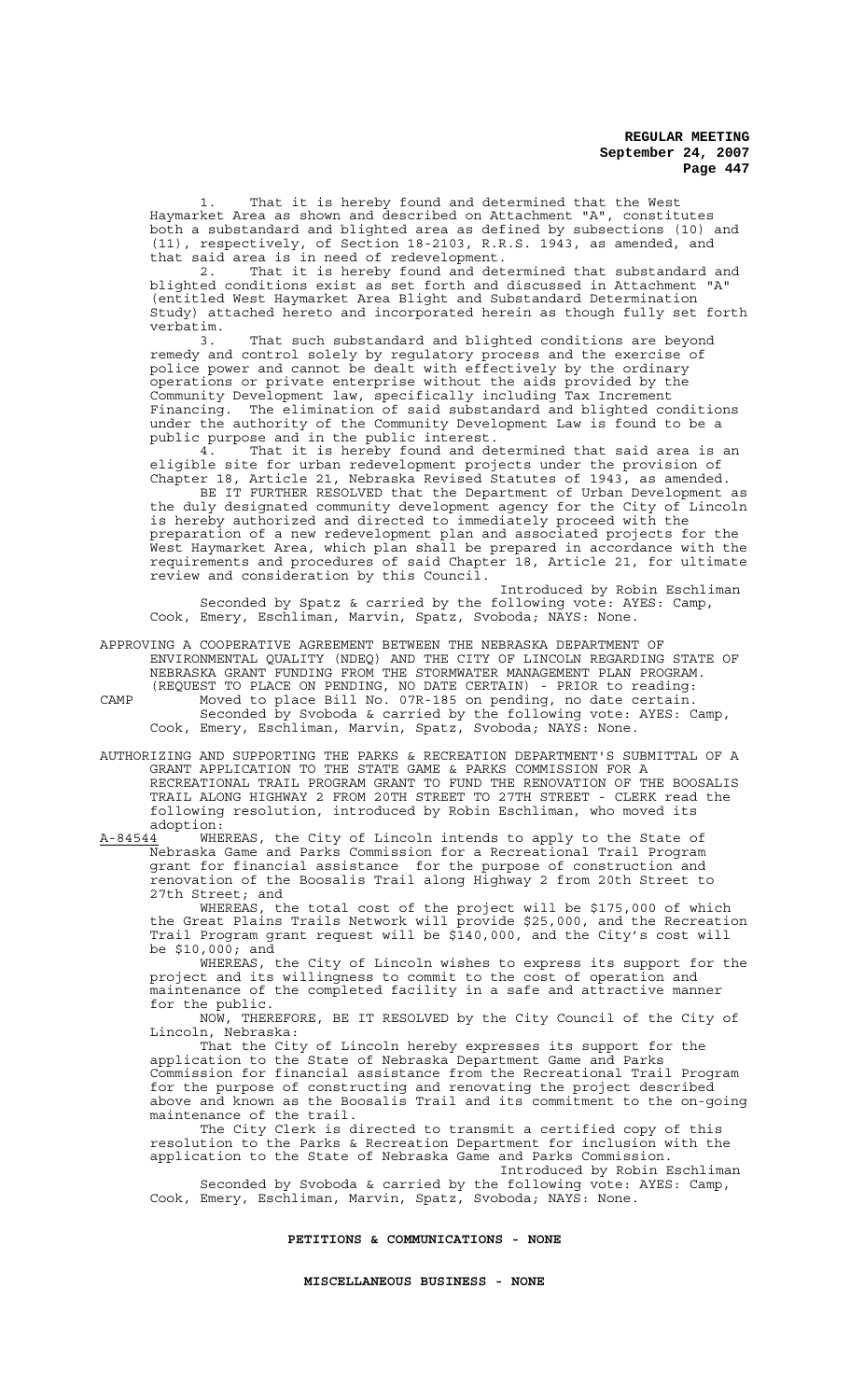## **REPORTS OF CITY OFFICERS**

APPROVING THE APPOINTMENT OF LEIRION GAYLOR BAIRD TO THE LINCOLN-LANCASTER COUNTY PLANNING COMMISSION FOR A SIX-YEAR TERM EXPIRING SEPTEMBER 18, 2013. (8/20/07 - P.H. W/ACTION CON'T. TO 9/24/07) - PRIOR to reading: COOK Moved to amend Bill No. 07R-149 in the following manner: 1. On page 1, line 3, delete the date September 18, 2013 and insert in lieu thereof the date of September 24, 2013. Seconded by Svoboda & carried by the following vote: AYES: Camp, Cook, Emery, Eschliman, Marvin, Spatz, Svoboda; NAYS: None. CLERK Read the following resolution, introduced by Ken Svoboda. ESCHLIMAN Moved its adoption:<br><u>A-84545</u> BE IT RESOLVED by t BE IT RESOLVED by the City Council of the City of Lincoln, Nebraska: That the appointment of Leirion Gaylor Baird to the Lincoln-Lancaster County Planning Commission for a six-year term expiring September  $\pm 8$   $24$ , 2013 is hereby approved. Introduced by Ken Svoboda Seconded by Camp & carried by the following vote: AYES: Camp, Cook, Emery, Eschliman, Marvin, Spatz, Svoboda; NAYS: None. APPROVING THE APPOINTMENT OF WENDY J. FRANCIS TO THE LINCOLN-LANCASTER COUNTY PLANNING COMMISSION FOR A SIX-YEAR TERM EXPIRING AUGUST 31, 2013. (8/20/07 - P.H. W/ACTION CON'T. TO 9/24/07) - PRIOR to reading: COOK Moved to amend Bill No. 07R-150 in the following manner: 1. On page 1, line 3, delete the date August 31, 2013 and insert in lieu thereof the date of September 24, 2013. Introduced by Ken Svoboda Seconded by Camp & carried by the following vote: AYES: Camp, Cook, Emery, Eschliman, Marvin, Spatz, Svoboda; NAYS: None. CLERK Read the following resolution, introduced by Ken Svoboda. ESCHLIMAN Moved its adoption: A-84546 BE IT RESOLVED by the City Council of the City of Lincoln, Nebraska: That the appointment of Wendy J. Francis to the Lincoln-Lancaster County Planning Commission for a six-year term expiring August 31 September 24, 2013 is hereby approved. Introduced by Ken Svoboda Seconded by Camp & carried by the following vote: AYES: Camp, Cook, Emery, Eschliman, Marvin, Spatz, Svoboda; NAYS: None. APPROVING THE APPOINTMENT OF ROBERT R. MOLINE TO THE LINCOLN-LANCASTER COUNTY PLANNING COMMISSION FOR A SIX-YEAR TERM EXPIRING AUGUST 31, 2013. (8/20/07 - P.H. W/ACTION CON'T. TO 9/24/07) - PRIOR to reading: COOK Moved to amend Bill No. 07R-151 in the following manner: 1. On page 1, line 3, delete the date August 31, 2013 and insert in lieu thereof the date of September 24, 2013. Seconded by Svoboda & carried by the following vote: AYES: Camp, Cook, Emery, Eschliman, Marvin, Spatz, Svoboda; NAYS: None. CLERK Read the following resolution, introduced by Ken Svoboda. ESCHLIMAN Moved its adoption: A-84547 BE IT RESOLVED by the City Council of the City of Lincoln, Nebraska: That the appointment of Robert R. Moline to the Lincoln-Lancaster County Planning Commission for a six-year term expiring August 31 September 24, 2013 is hereby approved. Introduced by Ken Svoboda Seconded by Camp & carried by the following vote: AYES: Camp, Cook, Emery, Eschliman, Marvin, Spatz, Svoboda; NAYS: None. APPOINTING DAN MARVIN TO THE UTILITY BILLING CHECK-OFF PROGRAM BOARD FOR A ONE-YEAR TERM EXPIRING AUGUST 31, 2008 - CLERK read the following resolution, introduced by Robin Eschliman, who moved its adoption: A-84548 BE IT RESOLVED by the City Council of the City of Lincoln, Nebraska: That the appointment of Dan Marvin to the Utility Billing Check-Off Program Board for a one-year term expiring August 31, 2008, is hereby approved. Introduced by Robin Eschliman Seconded by Svoboda & carried by the following vote: AYES: Camp, Cook, Emery, Eschliman, Marvin, Spatz, Svoboda; NAYS: None. **ORDINANCE - 1ST READING & RELATED RESOLUTIONS (AS REQUIRED)**

APPROVING THE DEVELOPMENT AND CONDITIONAL ZONING AGREEMENT BETWEEN THE CITY AND SOUTHEAST LINCOLN ANIMAL CENTER LLC RELATING TO THE DEVELOPMENT OF PROPERTY GENERALLY LOCATED AT S. 84TH STREET AND OLD CHENEY ROAD. (RELATED ITEMS: 07R-197, 07-152) (ACTION DATE: 10/8/07)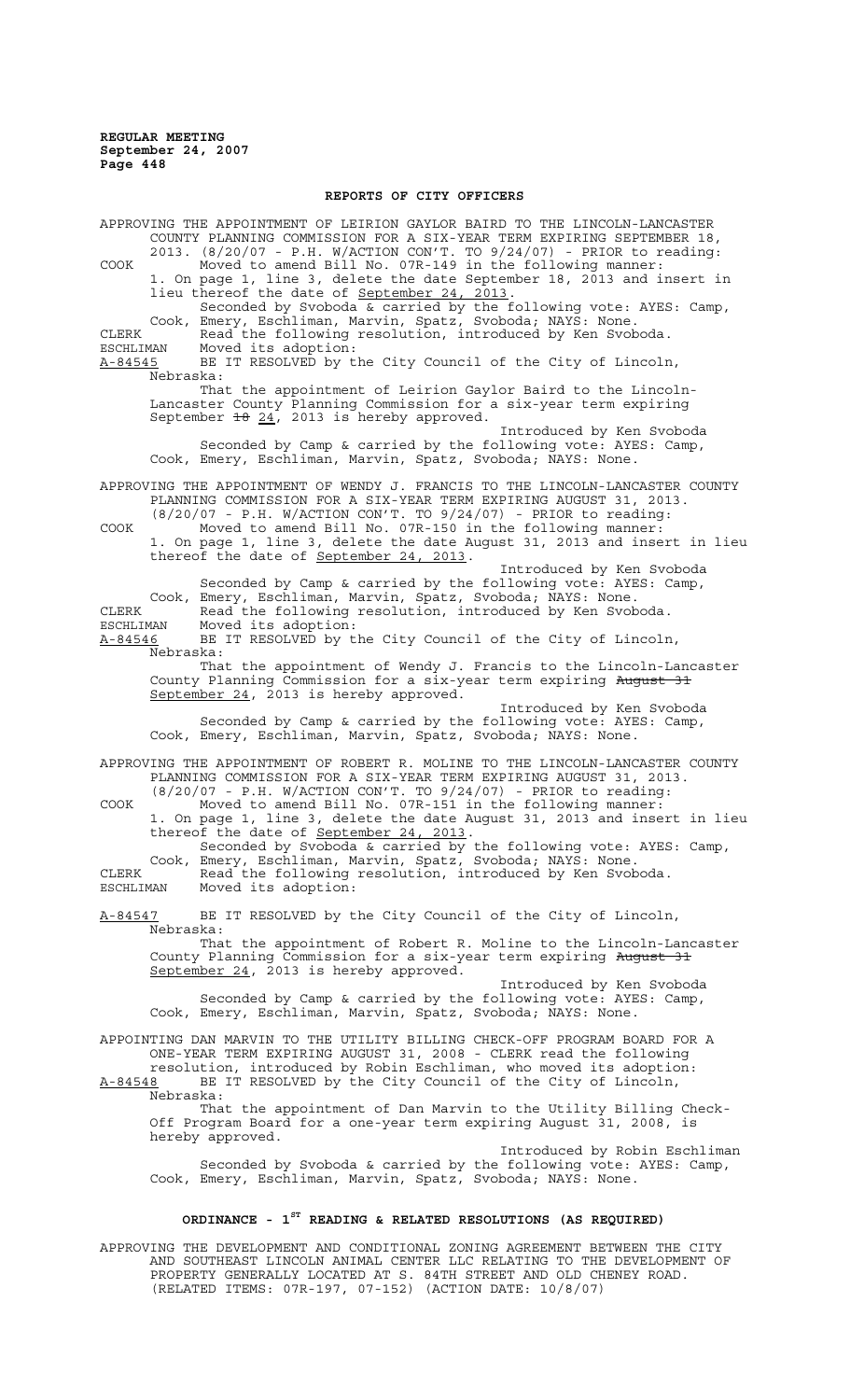- CHANGE OF ZONE 07042 APPLICATION OF SOUTHEAST ANIMAL MEDICAL CENTER FOR A CHANGE OF ZONE FROM O-2 SUBURBAN OFFICE DISTRICT TO B-1 LOCAL BUSINESS DISTRICT ON PROPERTY GENERALLY LOCATED NORTHEAST OF THE INTERSECTION OF S. 84TH STREET AND OLD CHENEY ROAD. (RELATED ITEMS: 07R-197, 07-152) - CLERK read an ordinance, introduced by John Spatz, amending the Lincoln Zoning District Maps attached to and made a part of Title 27 of the Lincoln Municipal Code, as provided by Section 27.05.020 of the Lincoln Municipal Code, by changing the boundaries of the districts established and shown thereon, the first time.
- CHANGE OF ZONE 07047 APPLICATION OF WILLIAM J. WOOD FOR A CHANGE OF ZONE FROM R-6 RESIDENTIAL DISTRICT TO R-4 RESIDENTIAL DISTRICT ON PROPERTY GENERALLY LOCATED BETWEEN A AND F STREET FROM S. 8TH TO S. 9TH STREETS - CLERK read an ordinance, introduced by John Spatz, amending the Lincoln Zoning District Maps attached to and made a part of Title 27 of the Lincoln Municipal Code, as provided by Section 27.05.020 of the Lincoln Municipal Code, by changing the boundaries of the districts established and shown thereon, the first time.
- CHANGE OF ZONE 07051 AMENDING TITLE 27 OF THE LINCOLN MUNICIPAL CODE RELATING TO NONCONFORMING SIGNS BY AMENDING SECTION 27.69.320 TO ADD PROVISIONS ALLOWING A NONCONFORMING OFF-PREMISES SIGN TO BE REPLACED WITHOUT BEING BROUGHT INTO COMPLIANCE WITH THE ZONING CODE SIGN REGULATIONS UNDER LIMITED CIRCUMSTANCES - CLERK read an ordinance, introduced by John Spatz, amending Section 27.69.320 of the Lincoln Municipal Code relating to nonconforming signs by adding provisions allowing a nonconforming off-premises sign to be replaced without being brought into compliance with the zoning code sign regulations under limited circumstances; and repealing Section 27.69.320 of the Lincoln Municipal Code as hitherto existing, the first time.
- AMENDING TITLE 4 OF THE LINCOLN MUNICIPAL CODE RELATING TO BOARDS AND COMMISSIONS BY ADDING A NEW CHAPTER 4.66, CREATING A CITY AUDIT ADVISORY BOARD, SETTING FORTH DEFINITIONS, CREATING THE MEMBERSHIP OF THE BOARD AND THE LENGTH OF TERMS AND REMOVAL FROM OFFICE, SETTING FORTH THE DUTIES AND POWERS OF THE BOARD, ESTABLISHING MEETINGS AND RULES, PROVIDING FOR STAFFING, PROVIDING FOR AUDIT COORDINATION AND A CUSTODIAN OF RECORDS, LAYING OUT THE GROUND RULES FOR ACCESS TO INFORMATION, PROVIDING FOR AN AUDITEE'S RESPONSE, AND SETTING OUT THE PROCESS FOR SELECTING A CONTRACT AUDITOR - CLERK read an ordinance, introduced by John Spatz, amending Title 4 of the Lincoln Municipal Code relating to Boards and Commissions by adding a new Chapter 4.66, creating the City Audit Advisory Board, setting forth definitions, creating the membership of the Board and the length of terms and removal, setting forth the duties and powers of the Board, establishing meetings and rules providing for staffing, providing for audit coordination and a custodian of records, laying out the ground rules for access to information, providing for an auditee's response, and setting out the process for selecting a contract auditor, the first time.

#### **ORDINANCES - 3RD READING & RELATED RESOLUTIONS (as required)**

CHANGE OF ZONE 07045 - APPLICATION OF REALTY TRUST GROUP FOR A CHANGE OF ZONE FROM R-3 RESIDENTIAL PLANNED UNIT DEVELOPMENT TO B-2 PLANNED NEIGHBORHOOD BUSINESS DISTRICT ON APPROXIMATELY 5.87 ACRES GENERALLY LOCATED AT S. 84TH STREET AND OLD CHENEY ROAD. (9/17/07 - ACTION DELAYED 1 WK. TO 9/24/07) - PRIOR to reading:

SPATZ Moved to place Bill No. 07-139 on pending, no date certain. Seconded by Cook & carried by the following vote: AYES: Camp, Cook, Emery, Eschliman, Marvin, Spatz, Svoboda; NAYS: None.

- CLERK Read an ordinance, introduced by Jonathan Cook, amending the Lincoln Zoning District Maps attached to and made a part of Title 27 of the Lincoln Municipal Code, as provided by Section 27.05.020 of the Lincoln Municipal Code, by changing the boundaries of the districts established and shown thereon, the third time.
- CHANGE OF ZONE 07046 AMENDING TITLE 27 OF THE LINCOLN MUNICIPAL CODE RELATING TO ZONING BY ADDING A NEW SECTION 27.03.525 TO DEFINE RESTAURANT; AMENDING SECTIONS 27.27.025, 27.29.030, 27.33.030, 27.41.030, 27.43.030, 27.49.030, 27.51.040 AND ADDING NEW SECTIONS NUMBERED 27.39.025, 27.45.025, AND 27.47.025 TO ALLOW AND ESTABLISH CONDITIONS FOR THE SALE OF ALCOHOLIC BEVERAGES FOR CONSUMPTION ON THE PREMISES OF A RESTAURANT AS A PERMITTED CONDITIONAL USE IN THE O-3, B-1, B-3, H-2, H-3, I-2, I-3, H-1, H-4, AND I-1 DISTRICTS, RESPECTIVELY; BY AMENDING SECTIONS 27.29.040, 27.33.040, 27.39.030, 27.41.040, 27.43.040, 27.45.030, 27.47.030, 27.49.040, 27.51.050, AND 27.63.680 TO ALLOW THE SALE OF ALCOHOLIC BEVERAGES FOR CONSUMPTION ON ANY PREMISES NOT MEETING THE REQUIREMENTS FOR THE SALE OF ALCOHOLIC BEVERAGES FOR CONSUMPTION ON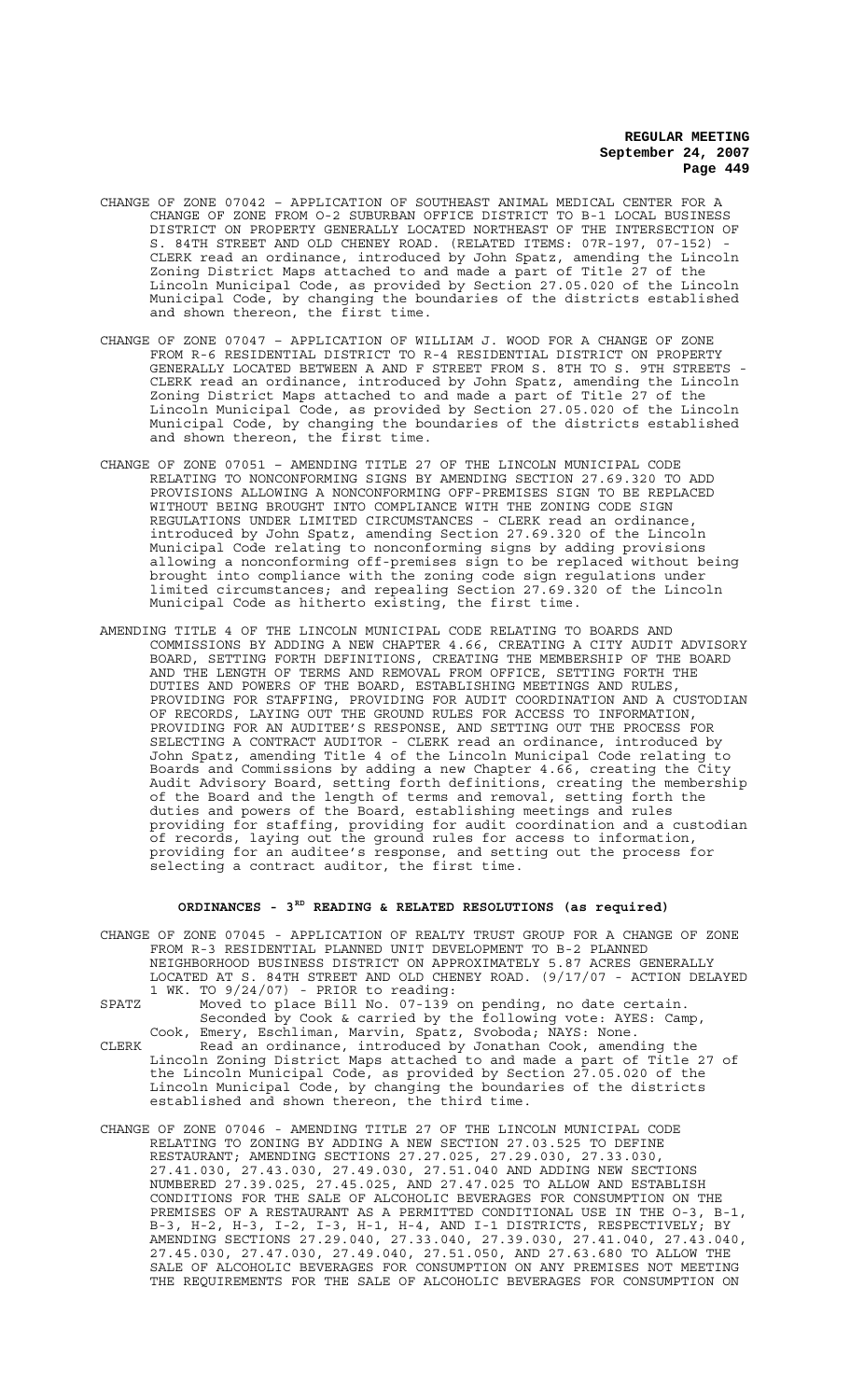THE PREMISES OF A RESTAURANT AS A CONDITIONAL PERMITTED USE IN THE B-1, B-3, H-1, H-2, H-4, I-1, I-2 AND I-3 DISTRICTS AS SPECIAL PERMITTED USE; BY AMENDING SECTION 27.27.030 TO DELETE THE SALE OF ALCOHOL FOR CONSUMPTION ON THE PREMISES IN RESTAURANTS AS A SPECIAL PERMITTED USE IN THE O-3 DISTRICT; BY AMENDING SECTION 27.67.040 TO ADD SPECIAL PARKING REQUIREMENTS FOR BARS, COFFEE SHOPS AND SIMILAR USES FORMERLY CLASSIFIED AS A RESTAURANT; AND BY AMENDING FIGURE 27.67.040 TO ADD BARS, COFFEE SHOPS, AND SIMILAR USES TO THE LIST OF USES WHICH HAVE SPECIAL PARKING REQUIREMENTS. (ACTION DELAYED 1 WK. TO 9/24/07) - PRIOR to reading: COOK Moved to refer Bill No. 07-142 back to Planning Department.

Seconded by Eschliman & carried by the following vote: AYES: Camp,

Cook, Emery, Eschliman, Marvin, Spatz; NAYS: Svoboda. CLERK Read an ordinance, introduced by Jonathan Cook, amending Title 27 of the Lincoln Municipal Code relating to zoning by adding a new Section 27.03.525 to define restaurant; amending Sections 27.27.025, 27.29.030, 27.33.030, 27.41.030, 27.43.030, 27.49.030, 27.51.040 and adding new Sections numbered 27.39.025, 27.45.025, and 27.47.025 to allow and establish conditions for the sale of alcoholic beverages for consumption on the premises of a restaurant as a permitted conditional use in the O-3, B-1, B-3, H-2, H-3, I-2, I-3, H-1, H-4, AND I-1 Districts, respectively; by amending Sections 27.29.040, 27.33.040, 27.39.030, 27.41.040, 27.43.040, 27.45.030, 27.47.030, 27.49.040, 27.51.050, and 27.63.680 to allow the sale of alcoholic beverages for consumption on any premises not meeting the requirements for the sale of alcoholic beverages for consumption on the premises of a restaurant as a conditional permitted use in the B-1, B-3, H-1, H-2, H-4, I-1, I-2 and I-3 districts as special permitted use; by amending Section 27.27.030 to delete the sale of alcohol for consumption on the premises in restaurants as a special permitted use in the O-3 district; by amending Section 27.67.040 to add special parking requirements for bars, coffee shops and similar uses formerly classified as a restaurant; and by amending Figure 27.67.040 to add bars, coffee shops, and similar uses to the list of uses which have special parking requirements, the third time.

CHANGE OF ZONE 07043 - AMENDING CHAPTER 27.67 OF THE LINCOLN MUNICIPAL CODE RELATING TO PARKING BY AMENDING SECTION 27.67.020, THE PARKING MATRIX, TO ADD A NOTE PROVIDING THAT IF THE NUMBER OF SPACES REQUIRED BY THE BUILDING RATIO IS GREATER THAN REQUIRED BY THE EMPLOYEE RATIO, AN ADDITIONAL PARKING AREA SHALL BE RESERVED TO ACCOMMODATE THE ADDITIONAL SPACING; AMENDING SECTION 27.67.030 TO DELETE THE RESTRICTION IN SECTION 27.67.030 THAT PARKING LOTS, PARKING AREAS, AND DRIVING AISLES MAY NOT BE LOCATED IN THE FRONT SIX FEET OF THE FRONT YARD AND DELETING THE REQUIREMENT THAT SAID FRONT SIX FEET BE LANDSCAPED. (RELATED ITEMS: 07- 141, 07R-169) - CLERK read an ordinance, introduced by Doug Emery, amending Chapter 27.67 of the Lincoln Municipal code relating to parking by amending Section 27.67.020 of the Parking Matrix, to add a note providing that if the number of spaces required by the building ratio is greater than required by the employee ratio, an additional parking area shall be reserved to accommodate the additional spacing; amending Section 27.67.030 to delete the restriction in Section 27.67.030 that parking lots, parking areas, and driving aisles may not be located in the front six feet of the front yard and deleting the requirement that said front six feet be landscaped; and repealing Sections 27.67.020 and 27.67.030 of the Lincoln Municipal Code as hitherto existing, the third time.

EMERY Moved to pass the ordinance as read.

Seconded by Svoboda & carried by the following vote: AYES: Camp, Cook, Emery, Eschliman, Marvin, Spatz, Svoboda; NAYS: None. The ordinance, being numbered **#18998**, is recorded in Ordinance Book #26, Page

MISC. NO. 06007 - AMENDING CHAPTER 2.35, DESIGN STANDARDS FOR STREET TREES, REGARDING THE LOCATION OF STREET TREES, REPEALING SECTION 2 (APPROVED TREES FOR STREETS), AND REPEALING SECTION 3 (TREES THAT WILL NOT BE PERMITTED AS STREET TREES); AND BY AMENDING CHAPTER 3.50, DESIGN STANDARDS FOR SCREENING AND LANDSCAPING, BY AMENDING SECTION 3, GENERAL REQUIREMENTS, TO REQUIRE THE PLAN TO SHOW THE TOTAL SQUARE FEET OF THE PARKING LOT OR ADDITION, INCLUDING DRIVING AISLES, THE SQUARE FEET OF THE BUILDING ADDITION, THE ZONING OF THE LOT, AND THAT THE EXISTING PARKING AREAS OR BUILDINGS BE SHOWN AND LABELED AS EXISTING; BY AMENDING SECTION 4, PLANT MATERIAL FOR SCREENING AND LANDSCAPING, TO REQUIRE A ONE-HALF BUT NOT MORE THAT THREE-FOURTHS OF THE SCREEN BE CONIFEROUS OR A VARIETY OF PLANT MATERIAL THAT WILL RETAIN ITS LEAVES THROUGH THE WINTER MONTHS; BY AMENDING SECTION 7, HOW MUCH IS TO BE SCREENED AND WHERE THE SCREENS ARE TO BE LOCATED ON THE PROPERTY, BY AMENDING SECTION 7.1, PARKING LOTS, PARKING AREAS, AND DRIVING AISLES, TO CLARIFY THE AMOUNT OF THE SCREEN WHEN THE PARKING LOT, PARKING AREAS AND DRIVING AISLES ARE SET BACK FROM THE EDGE OF THE PAVEMENT ON PRIVATE STREETS OR WHEN THE PARKING LOT, PARKING AREAS AND DRIVING AISLES ARE LESS THAN FIVE FEET FROM AN ALLEY RIGHT-OF-WAY, BY ADDING SPECIFIC SCREENING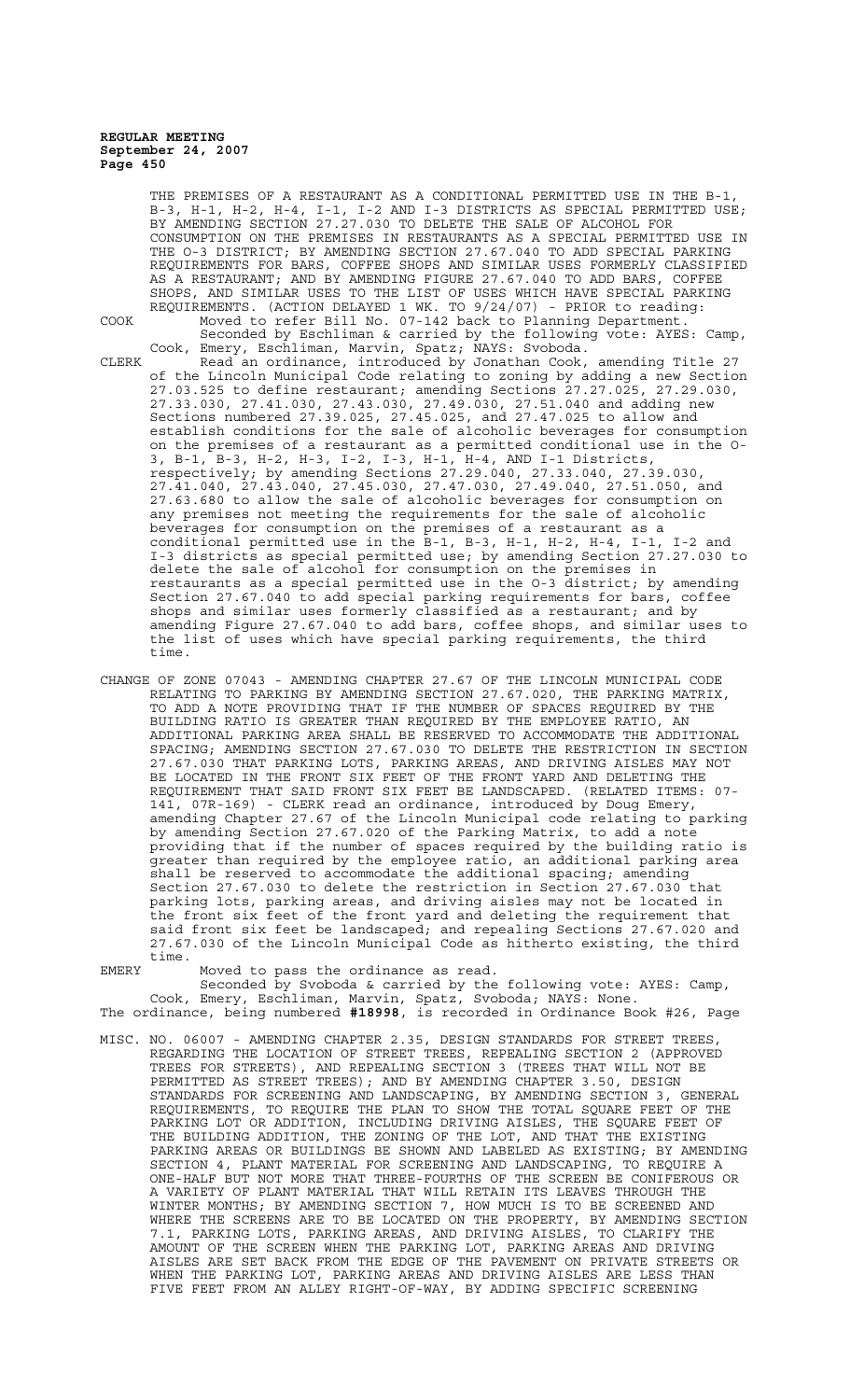REQUIREMENTS FOR PARKING LOTS, PARKING AREAS, OR DRIVING AISLES IN THE B-1, B-3, H-1, H-2, AND H-3 ZONING DISTRICTS; BY AMENDING SECTION 7.4 TO MODIFY THE MEASUREMENT OF THE SCREEN FOR RESIDENTIAL LOTS BACKING ONTO MAJOR STREETS AND RAILROADS; BY AMENDING SECTION 7.5 TO ADD ADDITIONAL REQUIREMENTS FOR SCREENING OF DIFFERENT USES IN THE B-1, B-2, B-3, H-2, H-3, H-4, O-2, I-1, I-2, AND I-3 DISTRICTS ABUTTING RESIDENTIAL DISTRICTS; BY AMENDING SECTION 7.6 TO ADD ADDITIONAL REQUIREMENTS FOR SCREENING REQUIRED YARDS, OPEN SPACE AREAS, MALLS AND AROUND PROPOSED BUILDINGS IN THE O-3, B-2, B-5, I-2, AND I-3 DISTRICTS AND CHURCHES IN THE R-1 THROUGH R-4 DISTRICTS; AND BY AMENDING SECTION 8, PROCEDURES, TO REQUIRE PLANS AND DOCUMENTS REQUIRED TO BE FILED WITH THE BUILDING OFFICIAL TO SHOW SCREENING AND LANDSCAPING; AND REPEALING CHAPTER 3.95, DESIGN STANDARDS FOR STREET TREES, IN ITS ENTIRETY. (RELATED ITEMS: 07- 141, 07R-169) (ACTION DATE: 9/24/07)- CLERK read the following resolution, introduced by Doug Emery, who moved its adoption:

A-84549 WHEREAS, the City of Lincoln has previously adopted the City of Lincoln Design Standards by Resolution No. A-80518; and

WHEREAS, a text change to the Design Standards is necessary to amend Chapter 2.35, Design Standards for Street Trees, regarding the location of street trees, repealing Section 2 (Approved Trees for Streets), and repealing Section 3 (Trees That Will Not Be Permitted as Street Trees); and to amend Chapter 3.50, Design Standards for Screening and Landscaping, to amend Section 3, General Requirements, to require the plan to show the total square feet of the parking lot or addition, including driving aisles, the square feet of the building addition, the zoning of the lot, and that the existing parking areas or buildings be shown and labeled as existing; to amend Section 4, Plant Material for Screening and Landscaping, to require a one-half but not more that three-fourths of the screen be coniferous or a variety of plant material that will retain its leaves through the winter months; to amend Section 7, How Much is to Be Screened and Where the Screens are to be Located on the Property, to amend Section 7.1, Parking Lots, Parking Areas, and Driving Aisles, to clarify the amount of the screen when the parking lot, parking areas and driving aisles are set back from the edge of the pavement on private streets or when the parking lot, parking areas and driving aisles are less than five feet from an alley right-of-way, by adding specific screening requirements for parking lots, parking areas, or driving aisles in the B-1, B-3, H-1, H-2, and H-3 zoning districts; to amend Section 7.4 to modify the measurement of the screen for residential lots backing onto major streets and railroads; to amend Section 7.5 to add additional requirements for screening of different uses in the B-1, B-2, B-3, H-2, H-3, H-4, O-2, I-1, I-2, and I-3 districts abutting residential districts; to amend Section 7.6 to add additional requirements for screening required yards, open space areas, malls and around proposed buildings in the O-3, B-2, B-5, I-2, and I-3 districts and churches in the R-1 through R-4 districts; and to amend Section 8, Procedures, to require plans and documents required to be filed with the building official to show screening and landscaping; and repealing Chapter 3.95, Design Standards for Street Trees, in its

entirety.<br>NOW, THEREFORE, BE IT RESOLVED by the City Council of the City of Lincoln, Nebraska:

1. That Sections 1 and 2 of Chapter 2.35 of the City of Lincoln<br>1. That Sections 1 and 2 of Chapter 2.35 of the City of Lincoln<br>1. Standards, adopted by the City Council on November 6, 2000 by Design Standards, adopted by the City Council on November 6, 2000 by Resolution No. A-80518, be and the same is hereby amended to read as shown on Attachment "A" which is attached hereto and incorporated herein by reference.

2. That Sections 3, 4, 7, and 8 of Chapter 3.50 of the City of Lincoln Design Standards, adopted by the City Council on November 6, 2000 by Resolution No. A-80518, be and the same is hereby amended to read as shown on Attachment "B" which is attached hereto and incorporated herein by reference.

3. That Chapter 3.95 of the City of Lincoln Design Standards adopted by the City Council on November 6, 2000 by Resolution No. A-80518, be and the same is hereby repealed in its entirety. Introduced by Doug Emery

Seconded by Svoboda & carried by the following vote: AYES: Camp, Cook, Emery, Eschliman, Marvin, Spatz, Svoboda; NAYS: None.

APPROVING AN AGREEMENT BETWEEN THE CITY AND FIRST UNITED METHODIST CHURCH/WAVERLY FOR THE LEASE OF SPACE BY THE LINCOLN AREA AGENCY ON AGING FOR ITS ACTIVAGE CENTER PROGRAM AT 14410 FOLKESTONE STREET, WAVERLY, NE FOR A PERIOD OF SEPTEMBER 1, 2007 THROUGH AUGUST 31, 2008 - CLERK read an ordinance, introduced by Doug Emery, accepting and approving a Lease Agreement between the City of Lincoln and First United Methodist Church/Waverly of the lease of office space by the Lincoln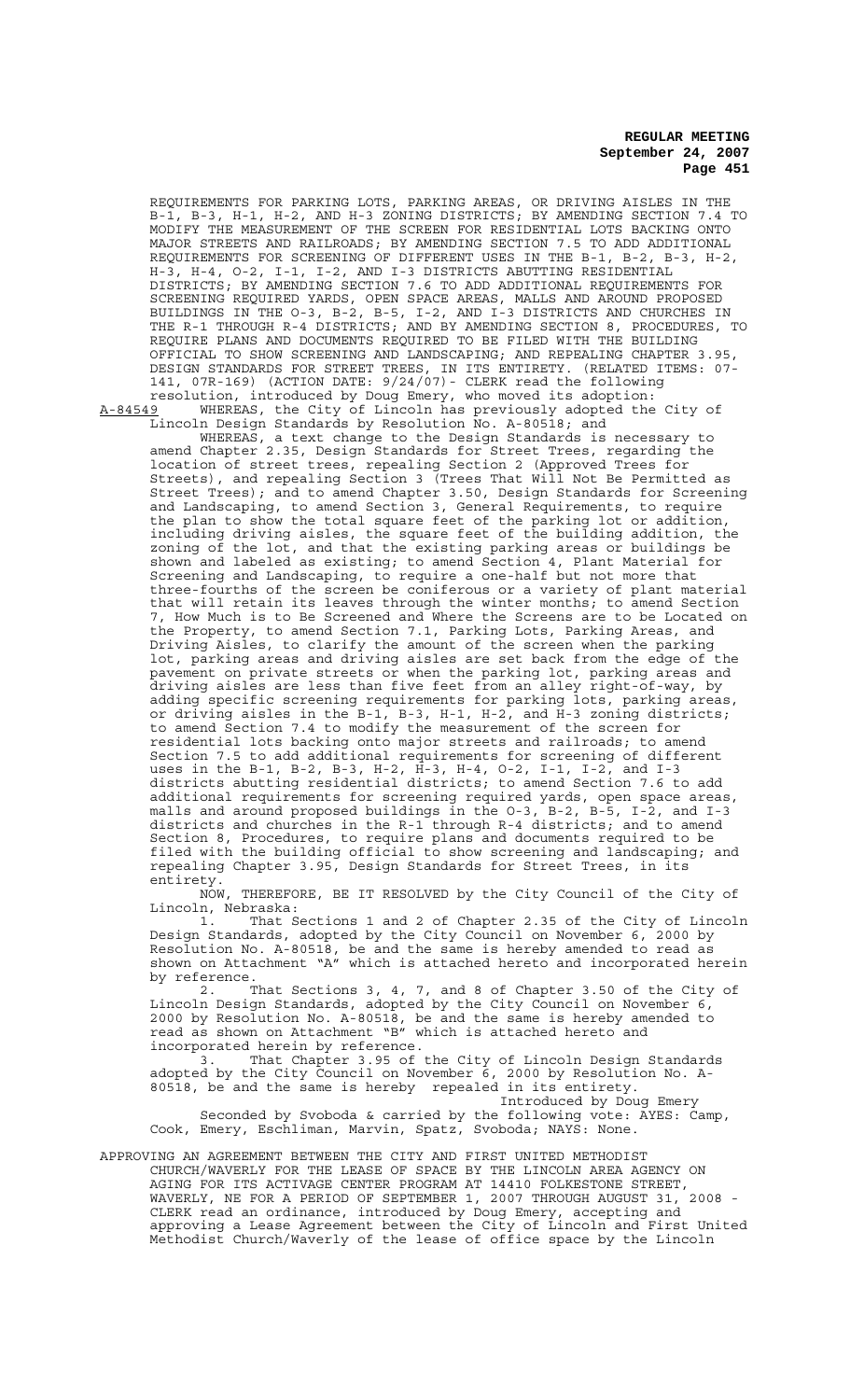> Area Agency on Aging for its ActivAge Center program at 14410 Folkestone Street, Waverly, NE for a term beginning September 1, 2007 through August 31, 2008, the third time.

EMERY Moved to pass the ordinance as read.

Seconded by Svoboda & carried by the following vote: AYES: Camp, Cook, Emery, Eschliman, Marvin, Spatz, Svoboda; NAYS: None. The ordinance, being numbered **#18999**, is recorded in Ordinance Book #26, Page

APPROVING THE DEVELOPMENT AND CONDITIONAL ZONING AGREEMENT BETWEEN THE CITY AND SAFE-HARBOUR EAT - XVII, LLC RELATING TO THE DEVELOPMENT OF PROPERTY GENERALLY LOCATED AT N.W. 27TH STREET AND WEST O STREET. (RELATED ITEMS: 07R-183, 07-149) (ACTION DATE:  $9/24/07$ )<br>A-84550 BE IT RESOLVED by the City Counci

BE IT RESOLVED by the City Council of the City of Lincoln, Nebraska:

That the Development and Conditional Zoning Agreement, which is attached hereto marked as Attachment "A" and made a part hereof by reference, between the City of Lincoln and Safe-Harbour Eat - XVII, LLC for a change of zone from H-3 Highway Commercial District to I-1 Industrial District for development of property with certain restrictions on the property generally located at N.W. 27th Street and West O Street, is hereby approved.

BE IT FURTHER RESOLVED that the Mayor is authorized to execute the Development and Conditional Zoning Agreement on behalf of the City. BE IT FURTHER RESOLVED that the City Clerk is directed to return one fully executed copy of this Agreement to Rick Peo, Chief Assistant City Attorney, for distribution to the Applicant.

BE IT FURTHER RESOLVED that the City Clerk is directed to record the Development and Conditional Zoning Agreement or a summary memorandum thereof with the Register of Deeds, filing fees to be paid by the Applicant.

Introduced by Doug Emery Seconded by Svoboda & carried by the following vote: AYES: Camp, Cook, Emery, Eschliman, Marvin, Spatz, Svoboda; NAYS: None.

CHANGE OF ZONE 07048 - APPLICATION OF SAFE-HARBOUR EAT - XVII, LLC FOR A CHANGE OF ZONE FROM H-3 HIGHWAY COMMERCIAL DISTRICT TO I-1 INDUSTRIAL DISTRICT ON 9.25 ACRES OF PROPERTY GENERALLY LOCATED AT N.W. 27TH STREET AND WEST O STREET. (RELATED ITEMS: 07R-183, 07-149) - CLERK read an ordinance, introduced by Doug Emery, amending the Lincoln Zoning District Maps attached to and made a part of Title 27 of the Lincoln Municipal Code, as provided by Section 27.05.020 of the Lincoln Municipal Code, by changing the boundaries of the districts established and shown thereon, the third time.

EMERY Moved to pass the ordinance as read.

Seconded by Svoboda & carried by the following vote: AYES: Camp, Cook, Emery, Eschliman, Marvin, Spatz, Svoboda; NAYS: None. The ordinance, being numbered **#19000**, is recorded in Ordinance Book #26, Page

CHANGE OF ZONE 07049 HP - APPLICATION OF MATTHEW AND LISA INNIS TO DESIGNATE THE PROPERTY AT 1204 PEACH STREET AS A HISTORIC LANDMARK - CLERK read an ordinance, introduced by Doug Emery, amending the City of Lincoln District Map attached to and made a part of Title 27 of the Lincoln Municipal Code by designating certain property as a historic landmark, the third time.

EMERY Moved to pass the ordinance as read. Seconded by Svoboda & carried by the following vote: AYES: Camp,

Cook, Emery, Eschliman, Marvin, Spatz, Svoboda; NAYS: None. The ordinance, being numbered **#19001**, is recorded in Ordinance Book #26, Page

# **CREATION OF 2ND VICE CHAIR**

CAMP Moved to create the position of  $2<sup>nd</sup>$  Vice Chair and nominated Jonathan Cook. Seconded by Eschliman & carried by the following vote: AYES: Camp, Cook, Emery, Eschliman, Marvin, Spatz, Svoboda; NAYS: None.

So ordered.

#### **REGISTERED TO SPEAK SESSION - NONE**

#### **OPEN MICROPHONE SESSION**

Glen Cekal, 1420 "C" Street, came forward to comment on various issues including blight, housing, taxes, unions, and animal control. This matter was taken under advisement.